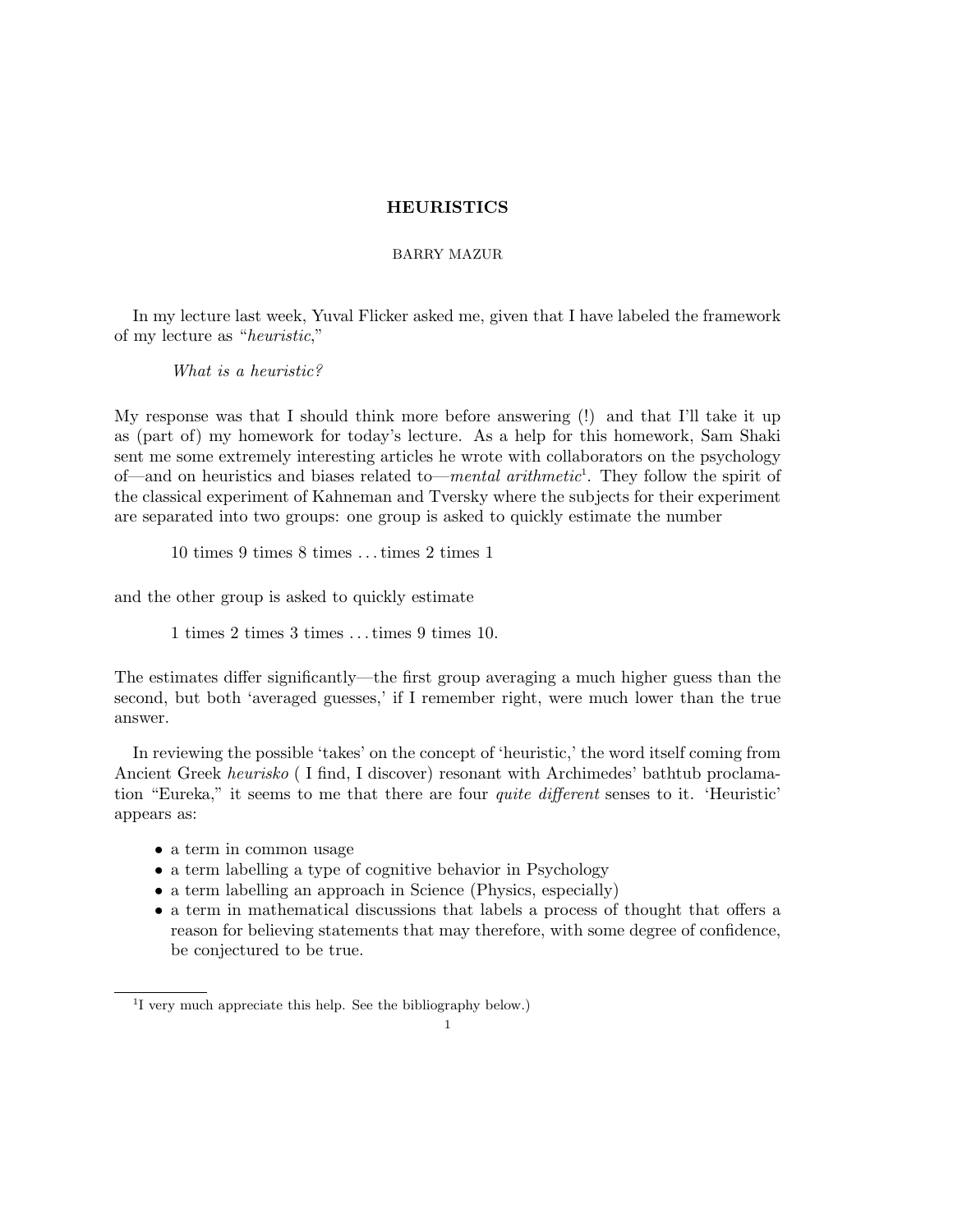#### 2 BARRY MAZUR

### 1. As for 'common usage'

we can go to Wikipedia to learn:

A heuristic or heuristic technique, is any approach to problem solving or self-discovery that employs a practical method that is not guaranteed to be optimal, perfect, or rational, but is nevertheless sufficient for reaching an immediate, short-term goal or approximation. Where finding an optimal solution is impossible or impractical, heuristic methods can be used to speed up the process of finding a satisfactory solution. Heuristics can be mental shortcuts that ease the cognitive load of making a decision. Examples that employ heuristics include using *trial and error*, a *rule of thumb* or an educated guess.

- 2. As for the appearance of this concept in Cognitive Psychology
- The cognitive psychologist Herbert Simon introduced the concept of heuristics (in the 1950s) when he suggested that human judgment is subject to cognitive limitations. Purely rational decisions may take too much time, and require knowing more than one actually knows, so people—needing to make some kind of choice—depend on some intuitive guesswork.
- During the 1970s, Amos Tversky and Daniel Kahneman focused on 'biases' in cognitive judgments, and framed (and named) four types of biases:
	- The availability heuristic which involves making decisions based upon how easy it is to bring something to mind.
	- The representativeness heuristic which involves making a decision by comparing the present situation to the most representative mental prototype.
	- The affect heuristic which involves making choices that are influenced by the emotions that you are currently experiencing.
	- The anchoring (or Framing) bias which involves the tendency to be overly influenced by the first bit of information we hear or learn.
- 3. As for the term—or at least the concept—appearing in Science

It is often taken as a synonym for the word Ansatz that appears quite often in Physics: an initial estimate of the solution to a mathematical or technical problem that is used to guide work to a more precise answer.

# 4. Finally, as for the term in Mathematics

George Polya, in the Preface to his book *Mathematical Discovery:* On Understanding Learning and Teaching Problem Solving (1961) wrote:

I wish to call heuristics. . . the study of means and methods of problem solving. The term heuristic, which was used by some philosophers in the